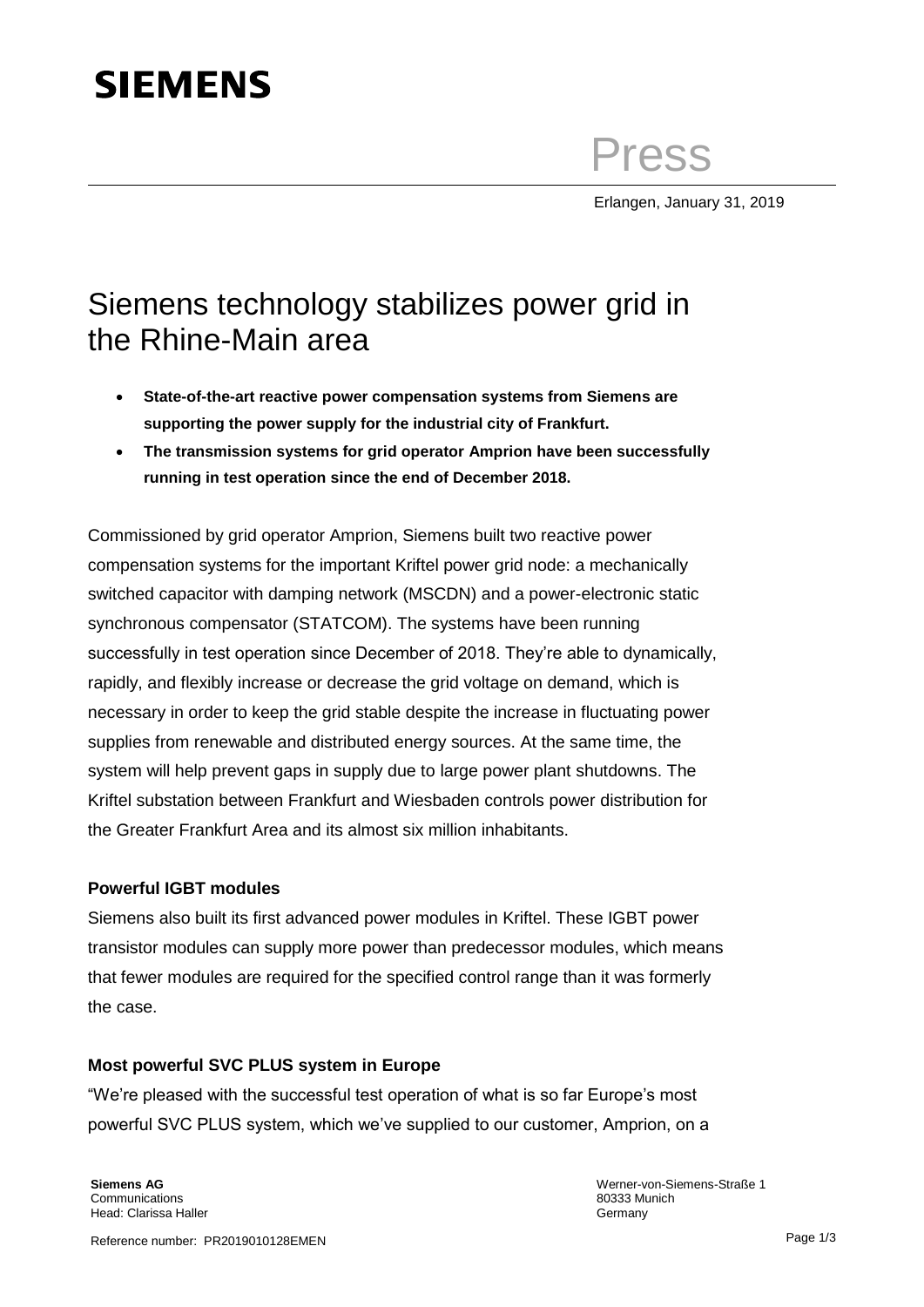**Siemens AG** Press Release

turnkey basis," says Mirko Düsel, CEO of the Transmission Solutions Business Unit in the Siemens Energy Management Division. "Static VAR compensation systems based on our SVC PLUS technology are highly advanced and are also ideal for flicker compensation, integration of wind power plants, or railway electrification." Amprion awarded the order in early 2016.

#### **Availability far above 99 percent**

The core of SVC PLUS, an advanced STATCOM, is its multilevel converter technology. By contrast with other self-commutated converter topologies, the voltage waveshape produced by SVC PLUS is practically sinusoidal by virtue of the multilevel technology. This makes the low-frequency harmonic filters often used in earlier solutions superfluous and substantially reduces the space requirements for the overall unit. The average availability of a Siemens SVC PLUS system far exceeds 99 percent. Siemens is a world leader in the field and has received orders for more than 100 SVC PLUS systems worldwide.

#### **Background**

Alternating-current electricity transmission requires reactive power, which is typically provided primarily by large power plants. Due to the energy transition, many of these plants in Germany have been shut down – which is why grid operators like Amprion are responding by installing reactive power compensation systems. Reactive power supports grid voltage during long-distance large-scale power transmission. These large electricity transports are necessary when wind power from northern Germany is needed in its industrial south. By using reactive power, the grid voltage can be increased or decreased and electricity can be efficiently transmitted.

This press release is available at

<http://www.siemens.com/press/PR2019010128EMEN> The press release about the order in 2016 is available at <https://www.siemens.com/press/PR2016020138EMEN> For further information on Division Energy Management, please see [www.siemens.com/energy-management](http://www.siemens.com/energy-management)